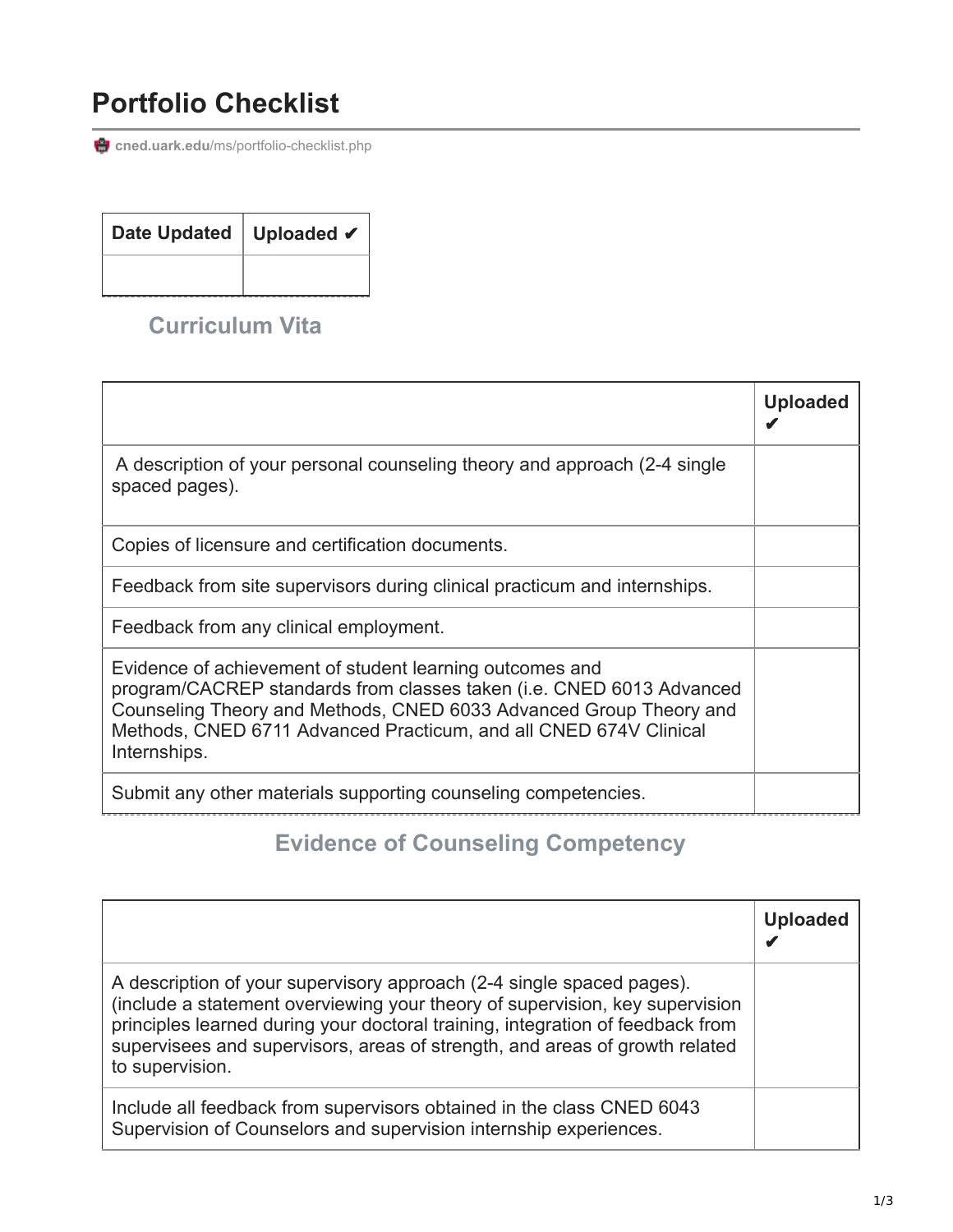| Evidence of achievement of student learning outcomes and<br>program/CACREP standards from classes taken (i.e. CNED 6043<br>Supervision of Counselors). |  |
|--------------------------------------------------------------------------------------------------------------------------------------------------------|--|
| Submit any other materials supporting supervision competencies.                                                                                        |  |

### **Evidence of Supervision Competency**

|                                                                                                                                                                                                                                                 | <b>Uploaded</b> |
|-------------------------------------------------------------------------------------------------------------------------------------------------------------------------------------------------------------------------------------------------|-----------------|
| A description of teaching philosophy (2-4 single spaced pages). (include<br>such topics as your theory of learning and teaching, how you conceptualize<br>the learning process, and approaches to student evaluation in counselor<br>education. |                 |
| Include all evidence of competency from instructorships and co-teaching<br>experiences.                                                                                                                                                         |                 |
| Include all evidence of competency from experiences as sole instructor in<br>undergraduate and/or graduate classes.                                                                                                                             |                 |
| Include evidence of achievement of student learning outcomes and<br>program/CACREP standards from classes taken that focus on teaching<br>competencies.                                                                                         |                 |
| Submit any other materials supporting teaching competencies.                                                                                                                                                                                    |                 |

# **Evidence of Teaching Competency**

|                                                                                                                                                                                                                                                                                                                                                                                                                                                                 | <b>Uploaded</b> |
|-----------------------------------------------------------------------------------------------------------------------------------------------------------------------------------------------------------------------------------------------------------------------------------------------------------------------------------------------------------------------------------------------------------------------------------------------------------------|-----------------|
| A description of your research agenda (2-4 single spaced pages).                                                                                                                                                                                                                                                                                                                                                                                                |                 |
| Include examples of key lessons learned about research during the doctoral<br>program, and provide examples of feedback you have received from peer<br>reviewers, editors, peers, and faculty members related to writing and<br>research. Also discuss how you have incorporated this feedback into your<br>writing and research plans. Include a discussion of how quantitative,<br>qualitative, and mixed method approaches will inform your research agenda. |                 |
| Provide a discussion of any research project activity or research internship<br>experiences.                                                                                                                                                                                                                                                                                                                                                                    |                 |